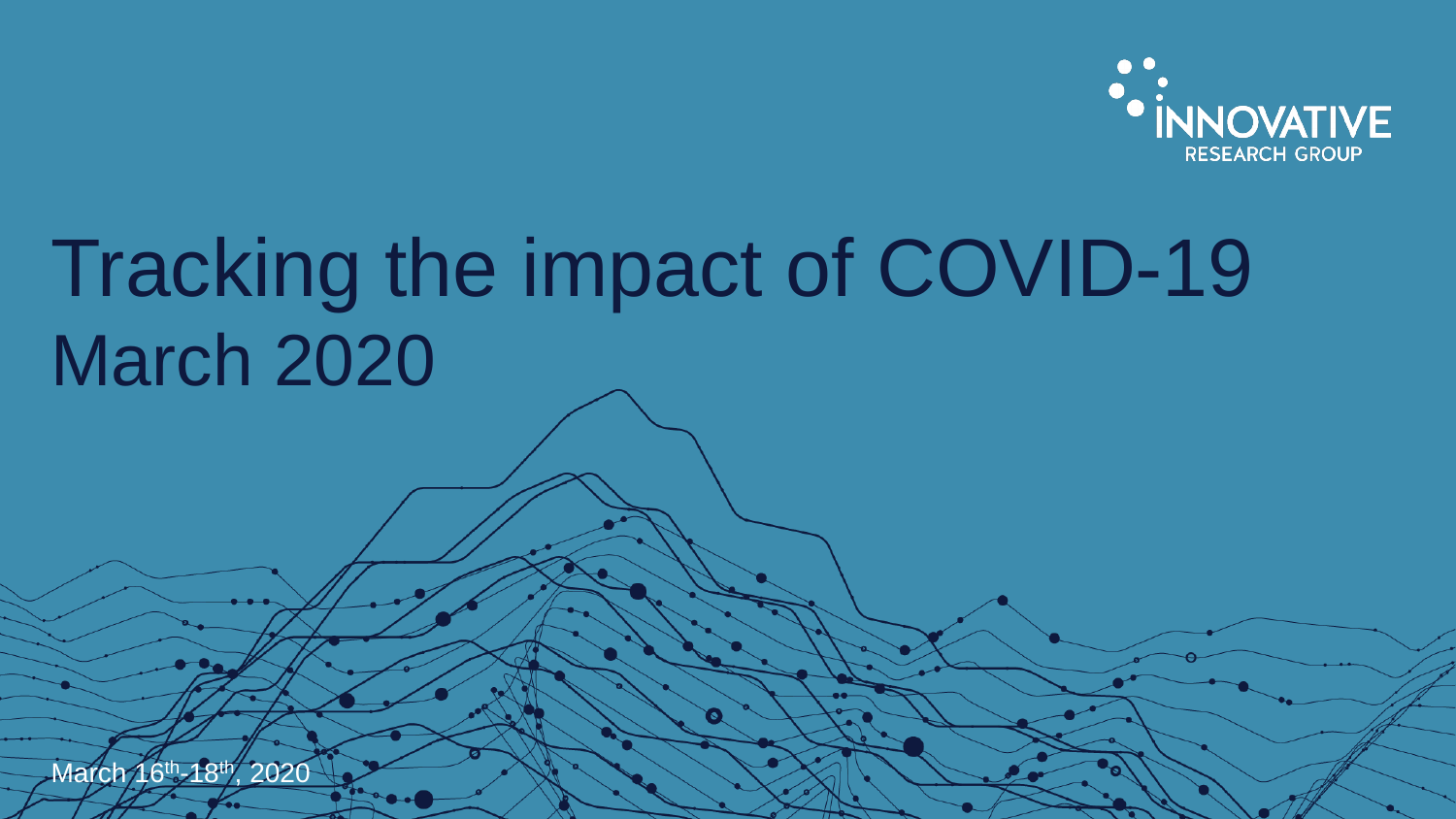### COVID-19 Survey – March 20, 2020

**A new online survey released today by INNOVATIVE Research Group showed that 1-in-3 Canadians report they are not yet changing their behaviour due to the COVID-19 outbreak.** 

*The national survey conducted between March 16 and March 18, 2020 in both English and French has a weighted sample size of 1,200 respondents across Canada. A full methodology is available in the appendix.*

### **Three key insights are summarized in this release**:

### **1. Are Canadians changing their behaviour?**

The survey finds that 34% of Canadians report that they have changed their behaviour "Not at all" or "Very Little" to reduce the chance they contract COVID-19. Although it is true that younger Canadians are less likely to report behaviour change – this difference depends on whether they have been discussing with friends/family.

### **2. Do Canadians approve of the government's response?**

Approval of government response is higher for provinces (63%) than the federal government (50%). Even in provinces where general satisfaction with government performance is low, approval of their COVID-19 response is high.

### **3. Who do Canadians trust to provide critical information?**

The source of information matters. Canadians are most likely to trust information received from medical professionals and least likely to trust information from family and friends.

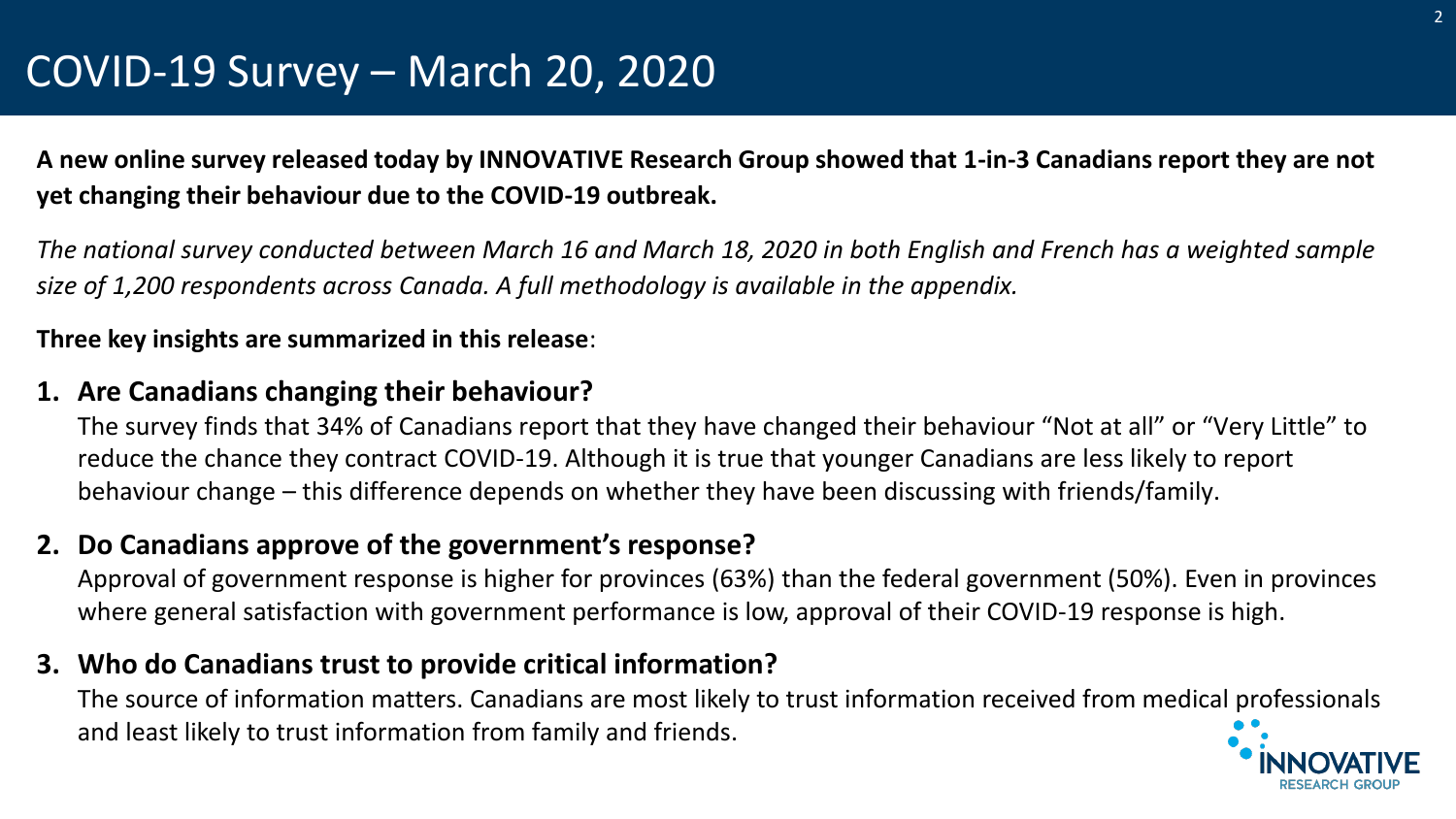**1 1-in-3 aren't yet reporting widespread behaviour change. Four potential drivers: attention, discussion, concern, and efficacy all matter – but more discussion shows the greatest potential to make a difference for younger Canadians.**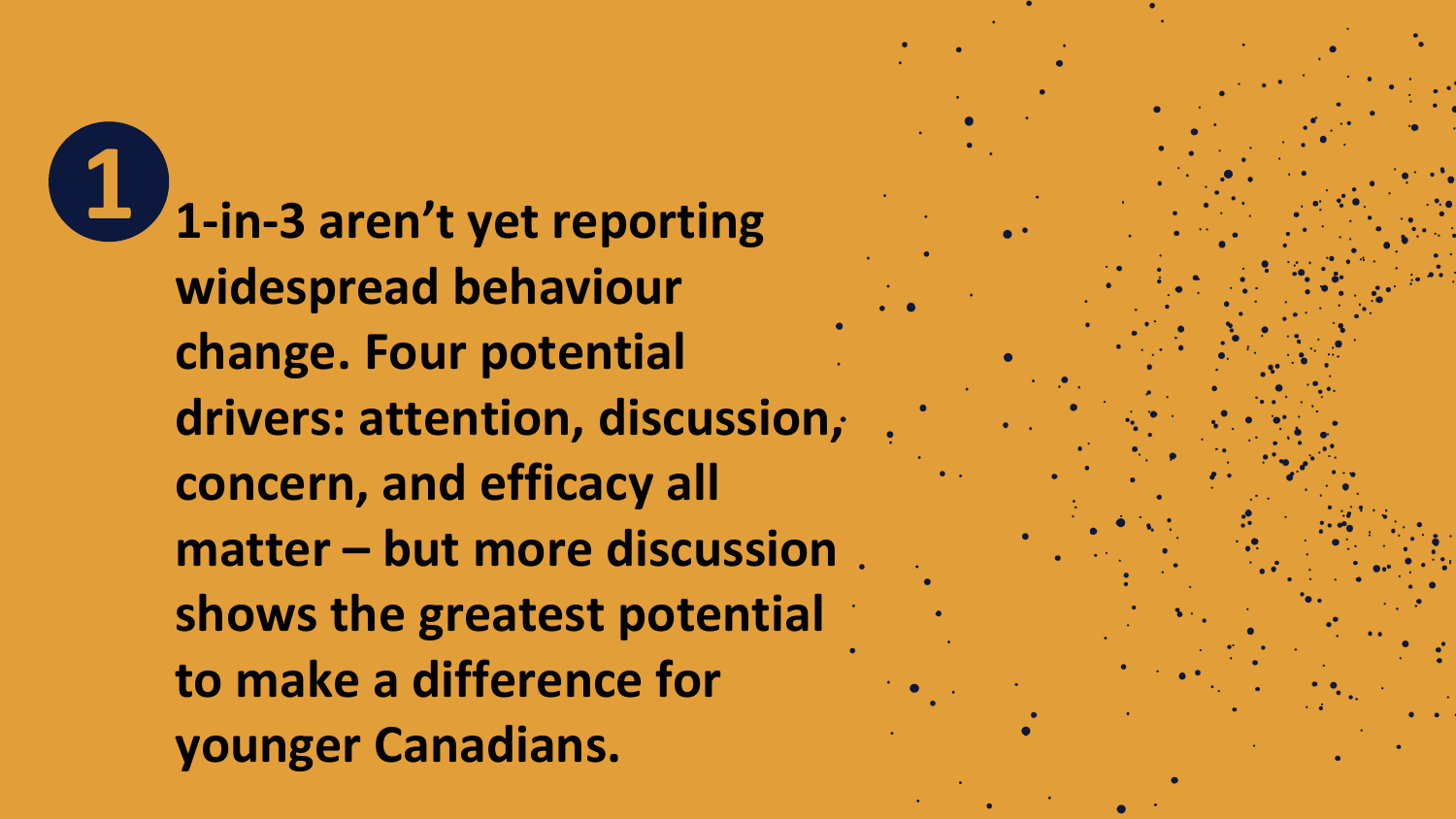# Behavioural Changes: 1-in-3 (34%) have not changed their behaviour or<sup>4</sup> only changed it 'Very little' so far

How much have you changed your day-to-day behaviour in order to reduce the chance you will get COVID-19? [asked of all respondents; n=1,200]



Q



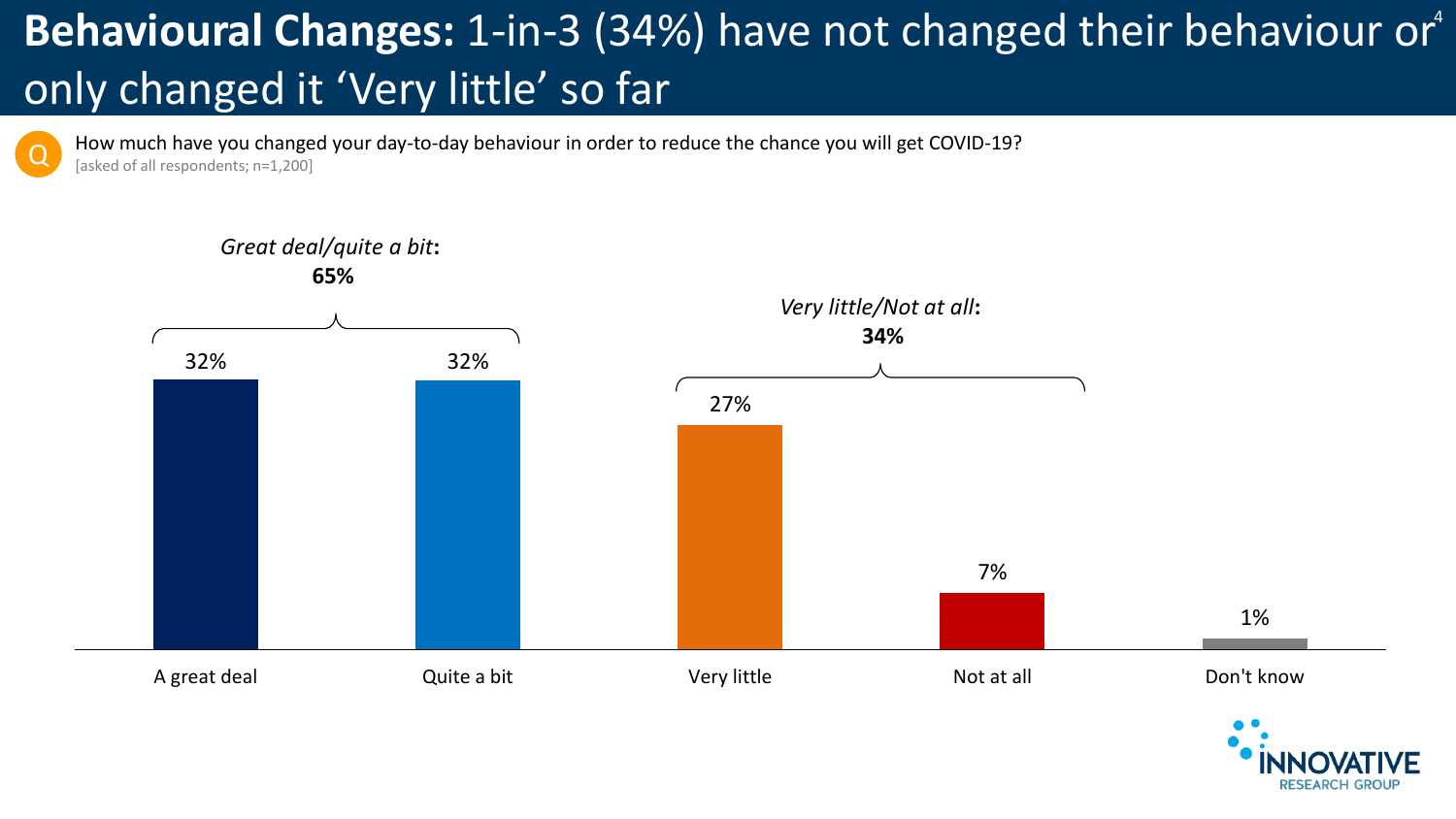### <sup>5</sup> **Behavioural Changes:** 40% of those under 35 report not changing behaviour compared to 32% of those 35-54 and 31% of those 55+

**Great deal/ Quite a bit Very little/ Not at all** 65% 34% 58% 40% 67% 32% 68% 31% 62% 38% 68% 30% 66% 33% 64% 35% 58% 39% 66% 33% 65% 32% 62% 38% **32% 27% 37% 33% 29% 36% 28% 30% 32% 31% 41% 27% 32% 31% 30% 35% 33% 32% 38% 34% 26% 35% 25% 34% 27% 29% 26% 26% 30% 24% 27% 28% 34% 27% 24% 30% 7% 1% 10% 7% 1% 5% 1% 8% 6% 2% 6% 1% 7% 5% 2% 6% 1% 9% 8% 0% 2%** Overall 18-34 35-54 55+ Men Women BC Alberta Prairies Ontario Quebec Atlantic **Gender Age Region** How much have you changed your day-to-day behaviour in order to reduce the chance you will get COVID-19? BY Age, gender, and region [asked of all respondents; n=1,200] Q

 $\blacksquare$  A great deal  $\blacksquare$  Quite a bit  $\blacksquare$  Very little  $\blacksquare$  Not at all  $\blacksquare$  Don't know

RESEARCH GROUP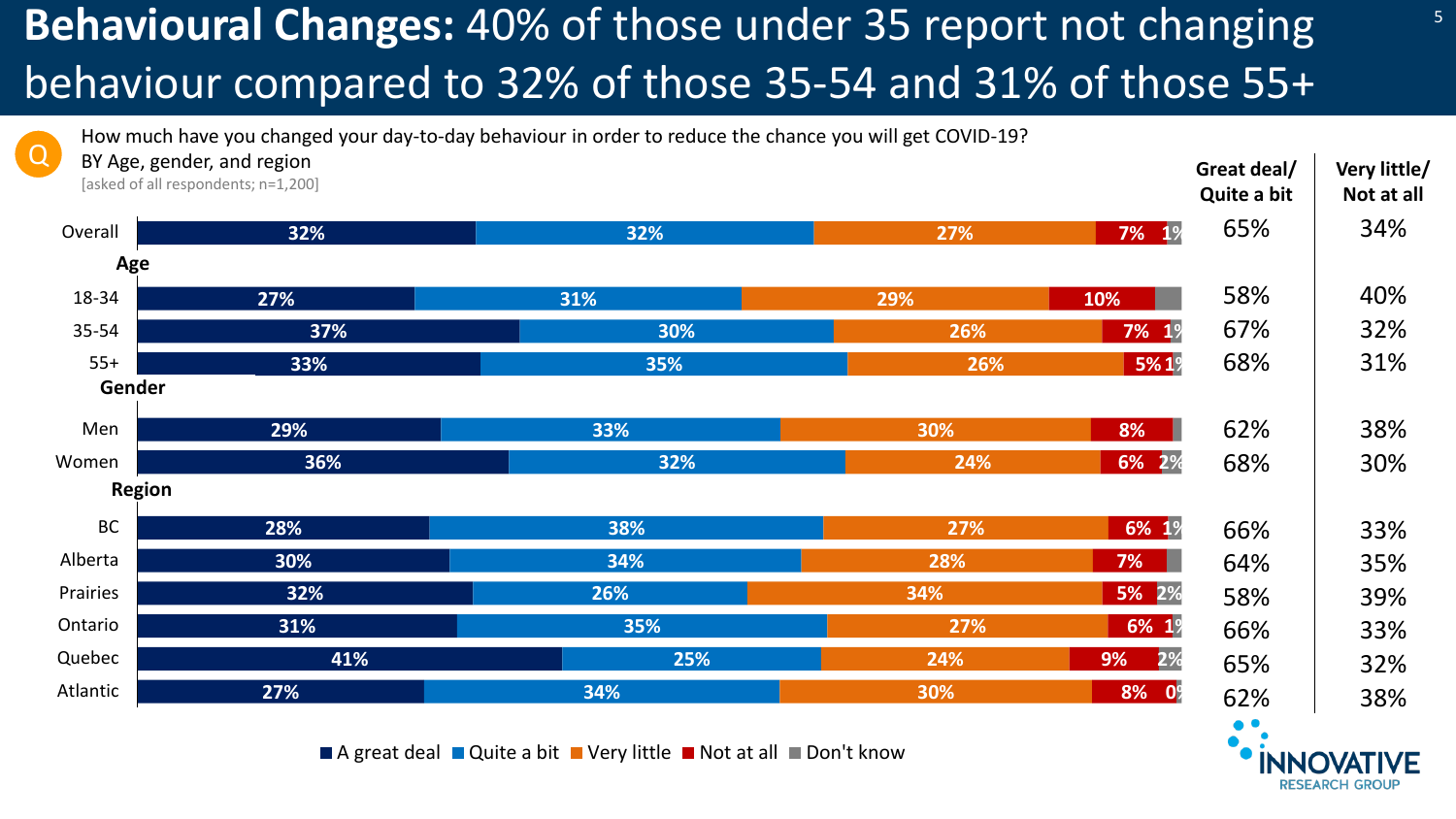### **Potential drivers of behaviour change:** Attention, discussion, concern, and belief about the efficacy of changing behaviour



6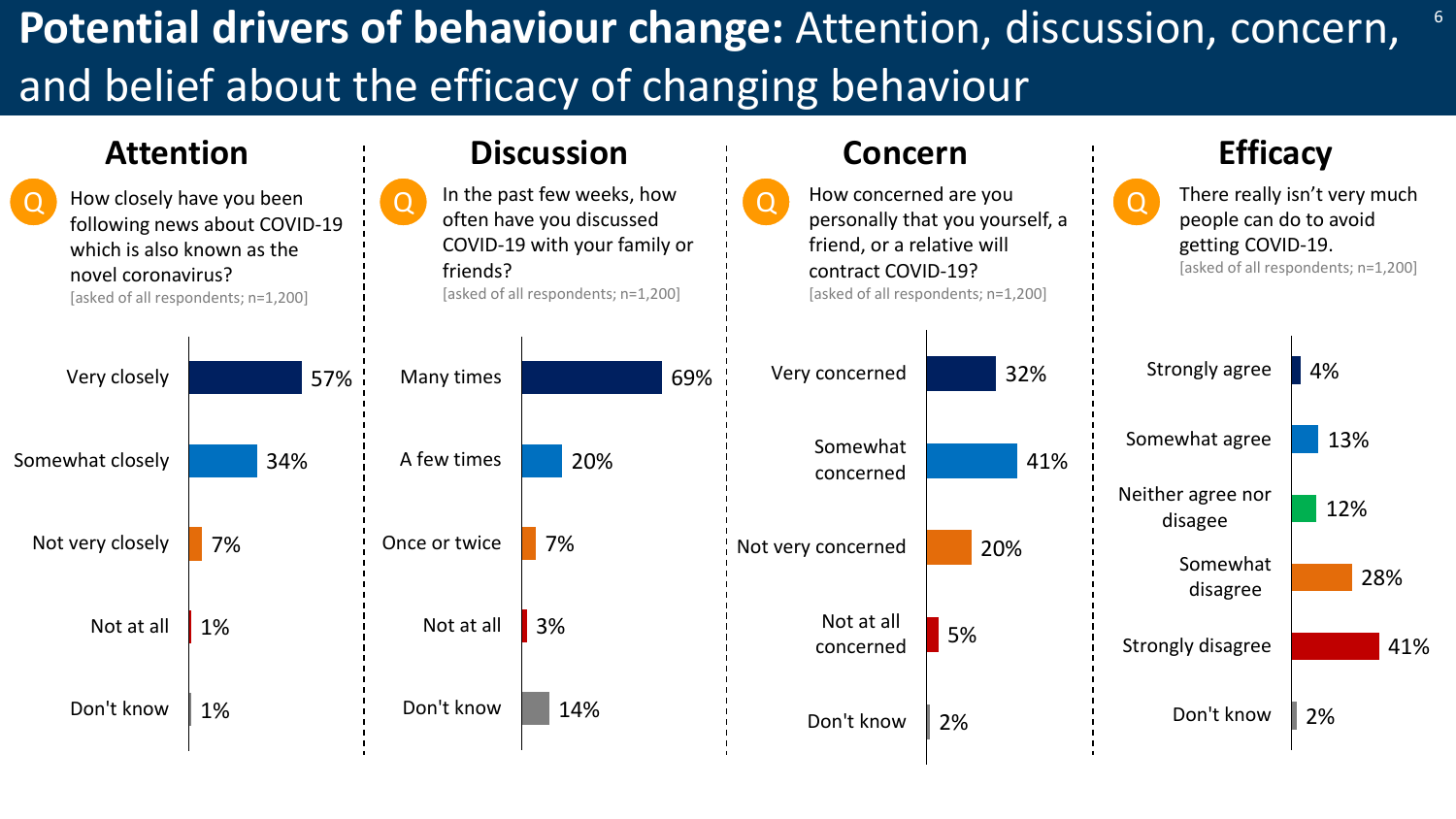**What changes behaviours?** Each driver makes a difference, with the largest gaps seen on those who are discussing and are concerned

7





\*\*Each of these effects persist in a regression model controlling for age, gender, region, education, income levels, and the other drivers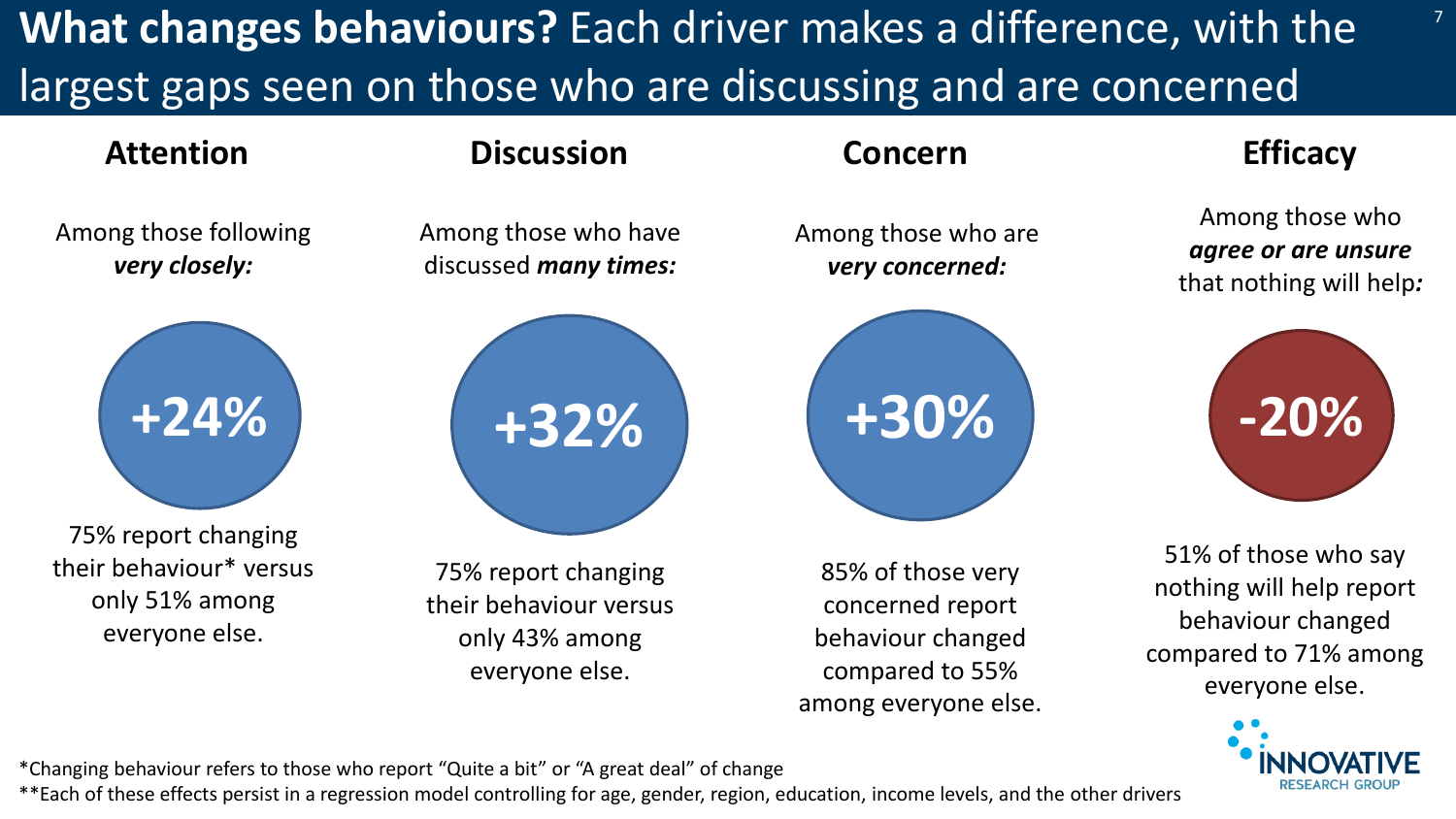# **Discussion matters for younger Canadians:** Those who have discussed frequently are changing behaviour *regardless of their age*



8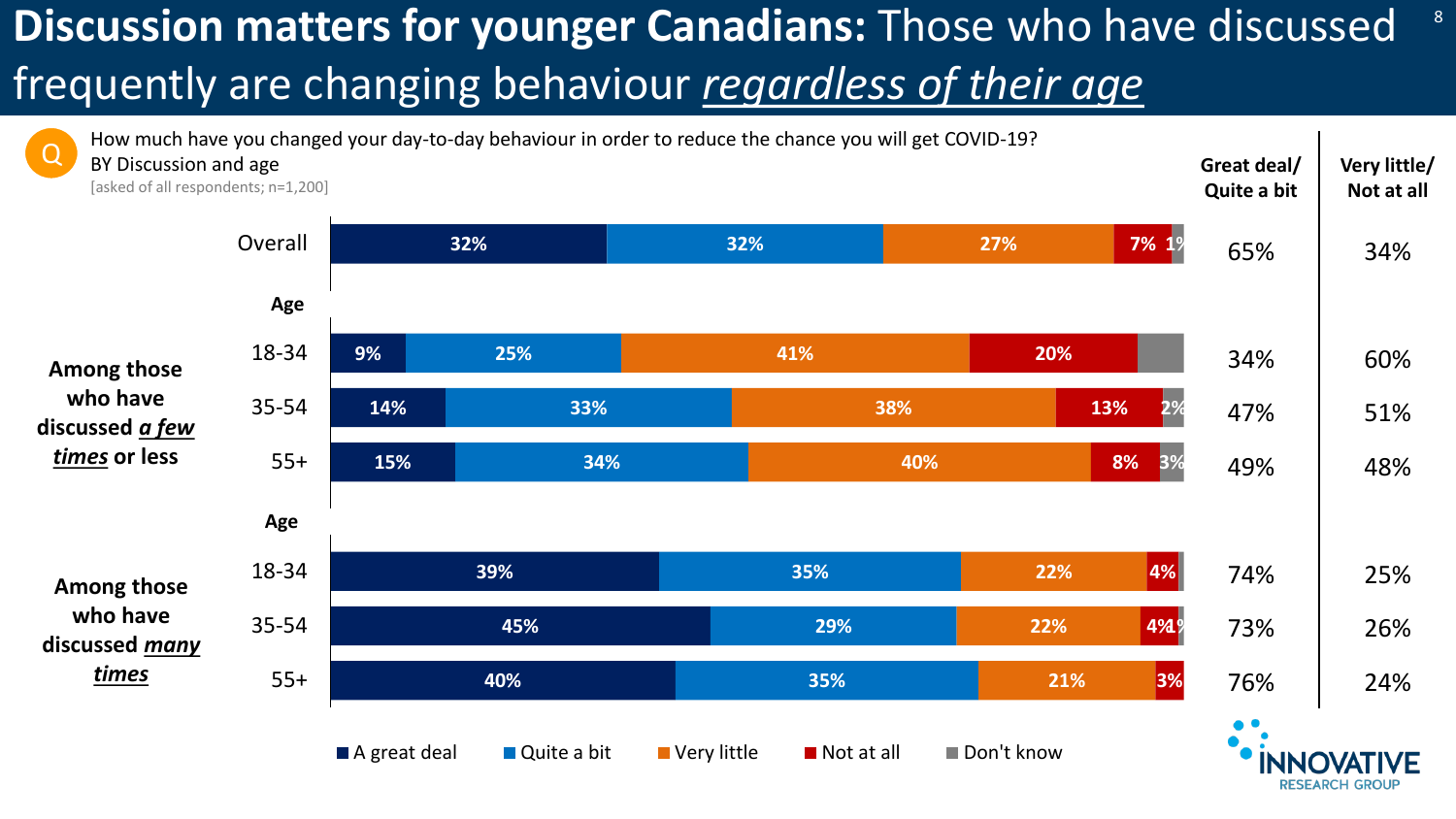**2 Approval of government response is higher for provinces than the federal government. Even in provinces where general satisfaction with government performance is low, approval of their COVID-19 response is relatively high.**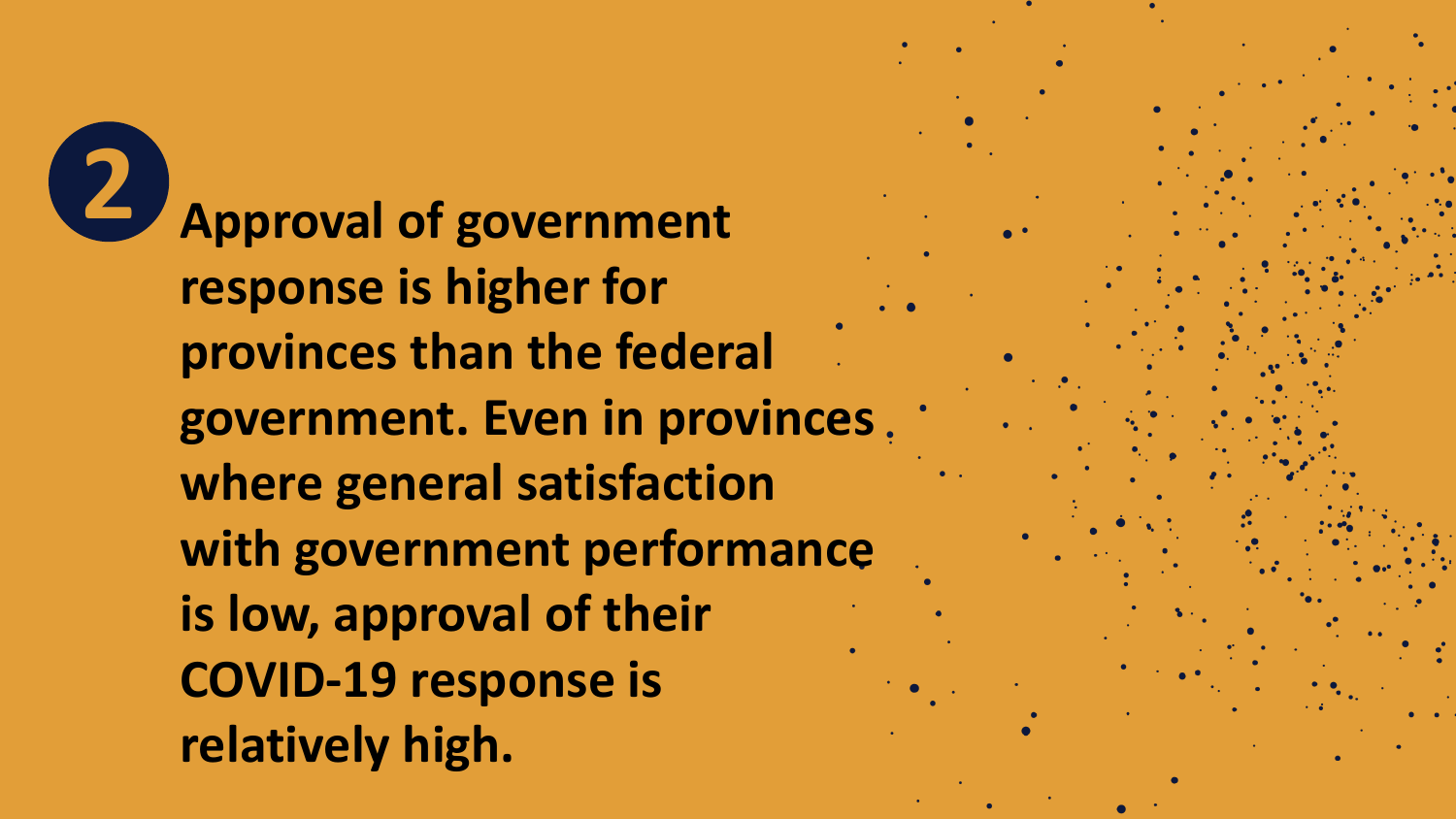### **Provincial Govt Approval:** More than 6-in-10 (63%) approve of their <sup>10</sup> provincial govt's response, most positive among those from Quebec

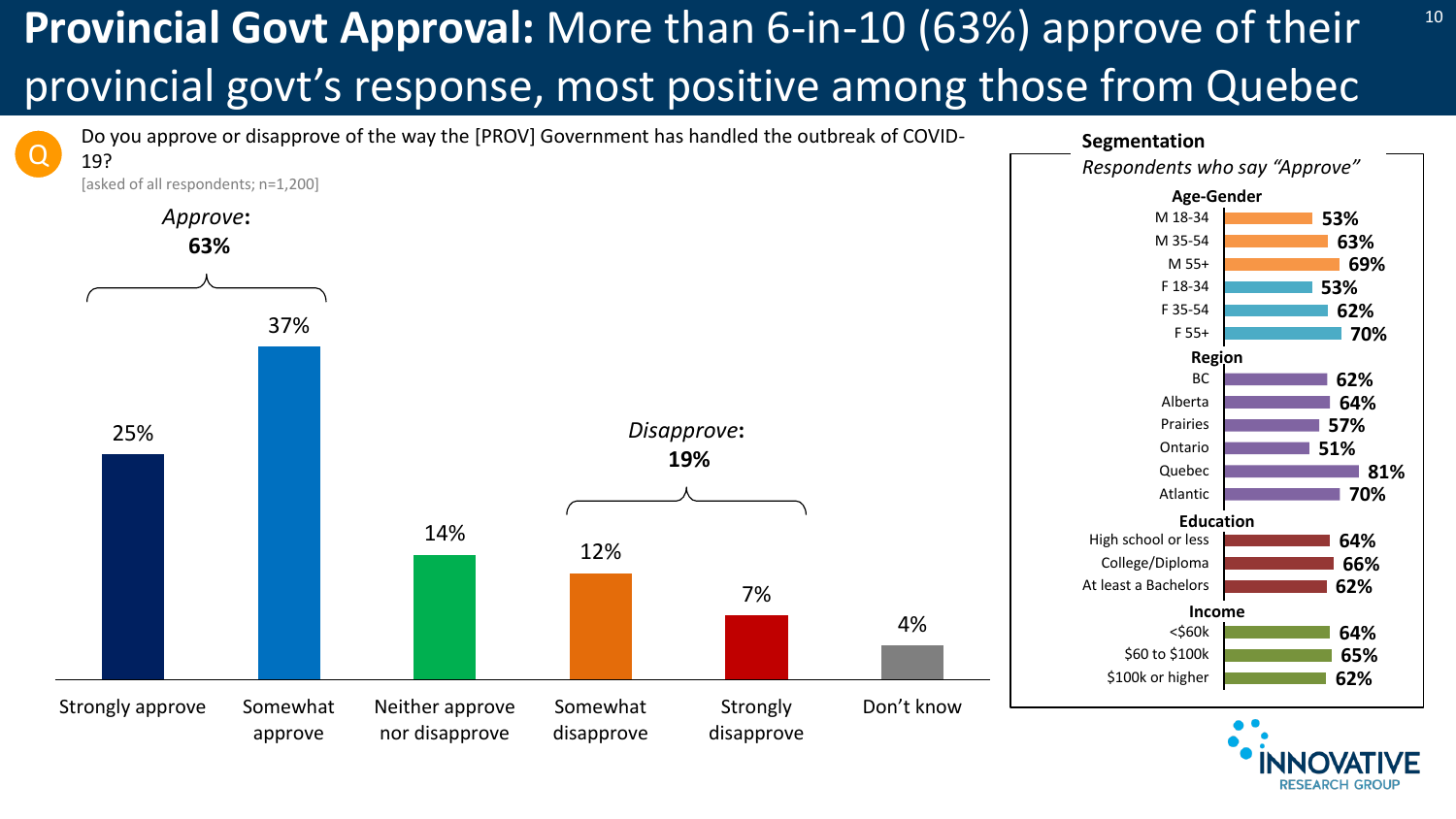## **Federal Govt Approval:** Slim majority (50%) approve of federal handling<sup>1</sup> of the outbreak; lowest in Quebec (35%)

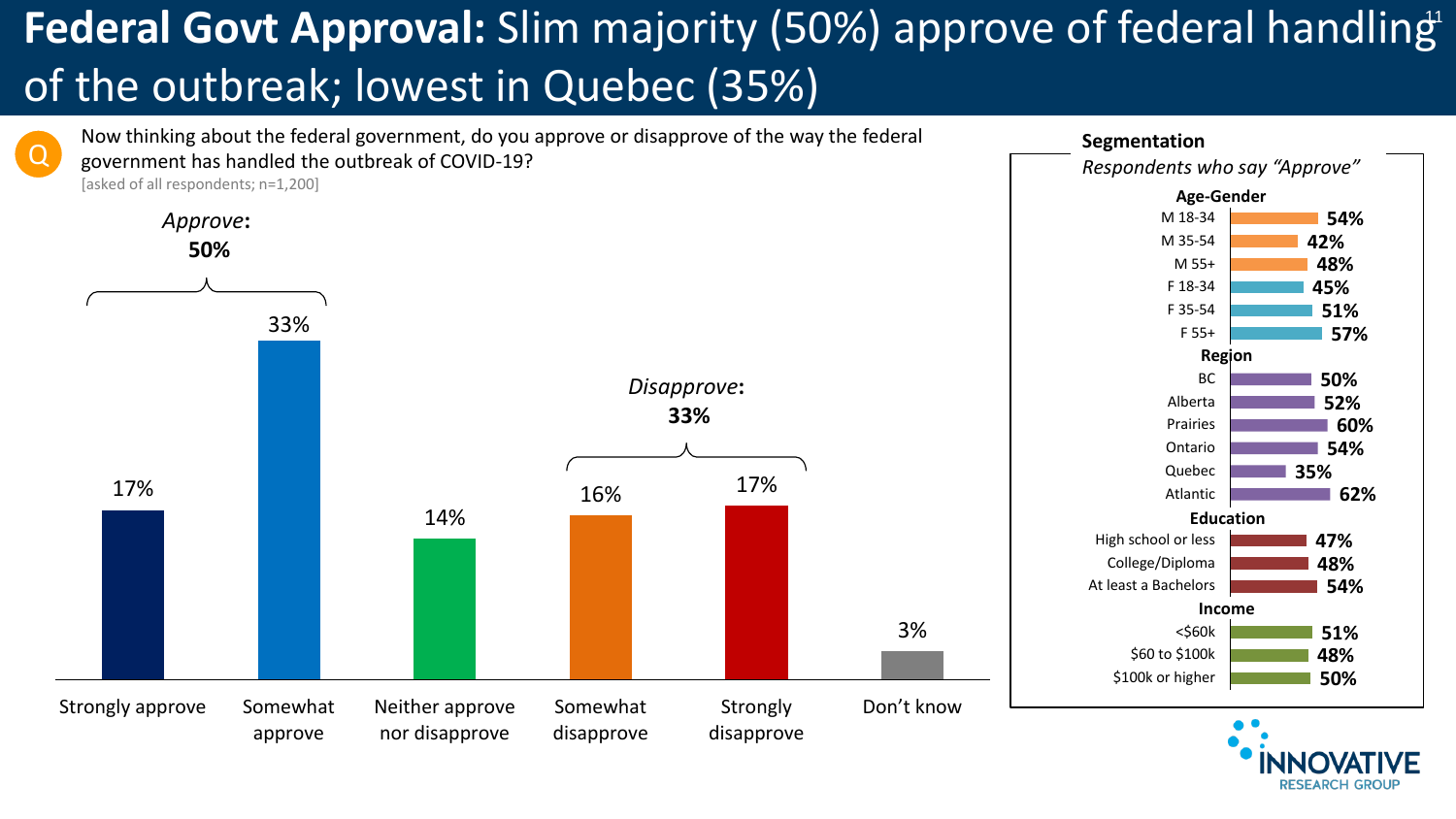## **Even in provinces with polarized or negative views of their government, approval of the COVID-19 response is high**



Generally speaking, how satisfied are you with the performance of the federal/provincial government in Canada/province? Would you say you are...? [asked of all respondents; n=1,200]

#### **General Federal Satisfaction**





Q Now thinking about the federal/provincial government, do you approve or disapprove of the way the federal/provincial government has handled the outbreak of COVID-19? [asked of all respondents; n=1,200]

#### **Federal COVID handling**

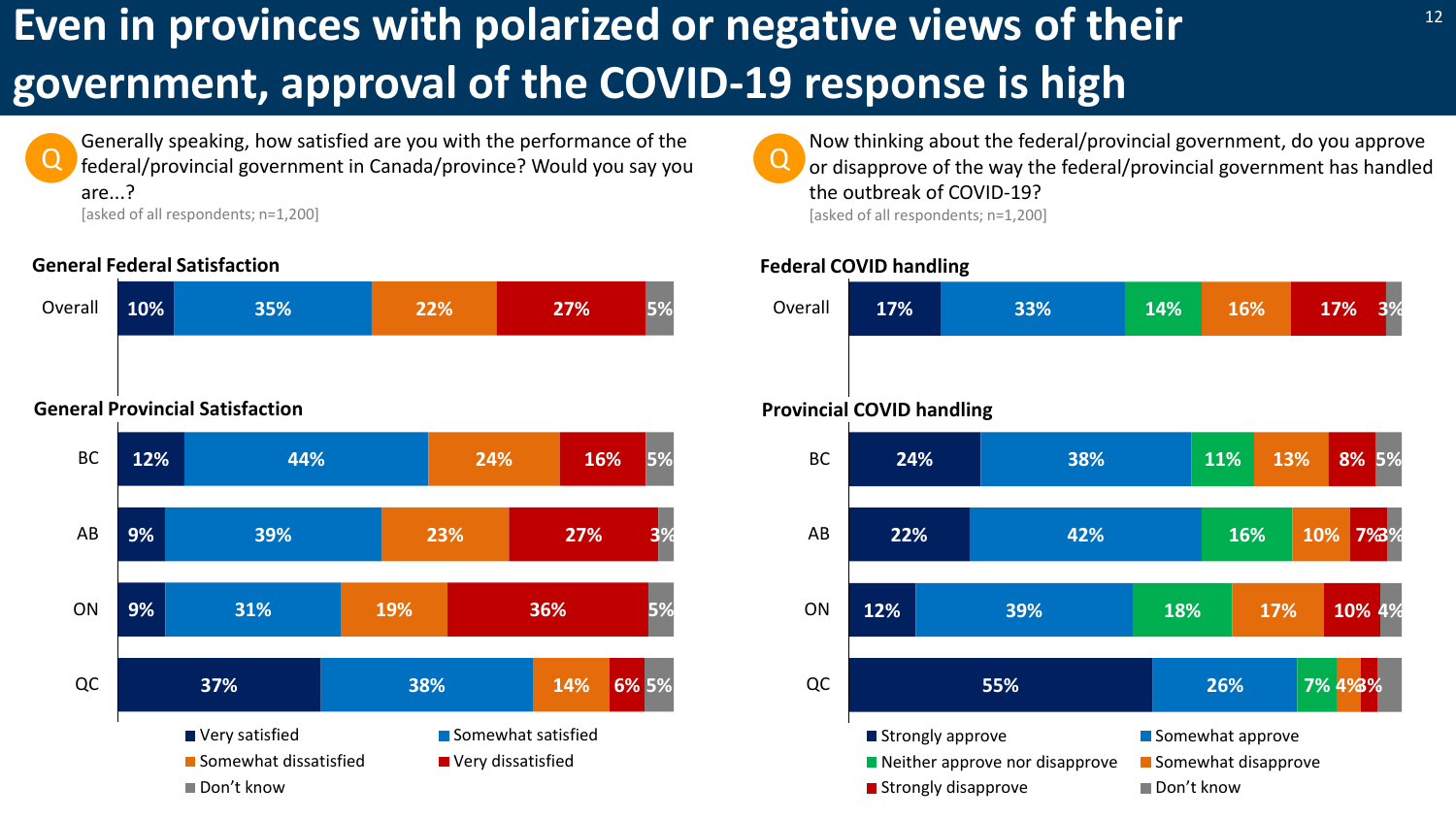**3 The source of information matters. Canadians are most likely to trust information received from medical professionals and least likely to trust information from family and friends.**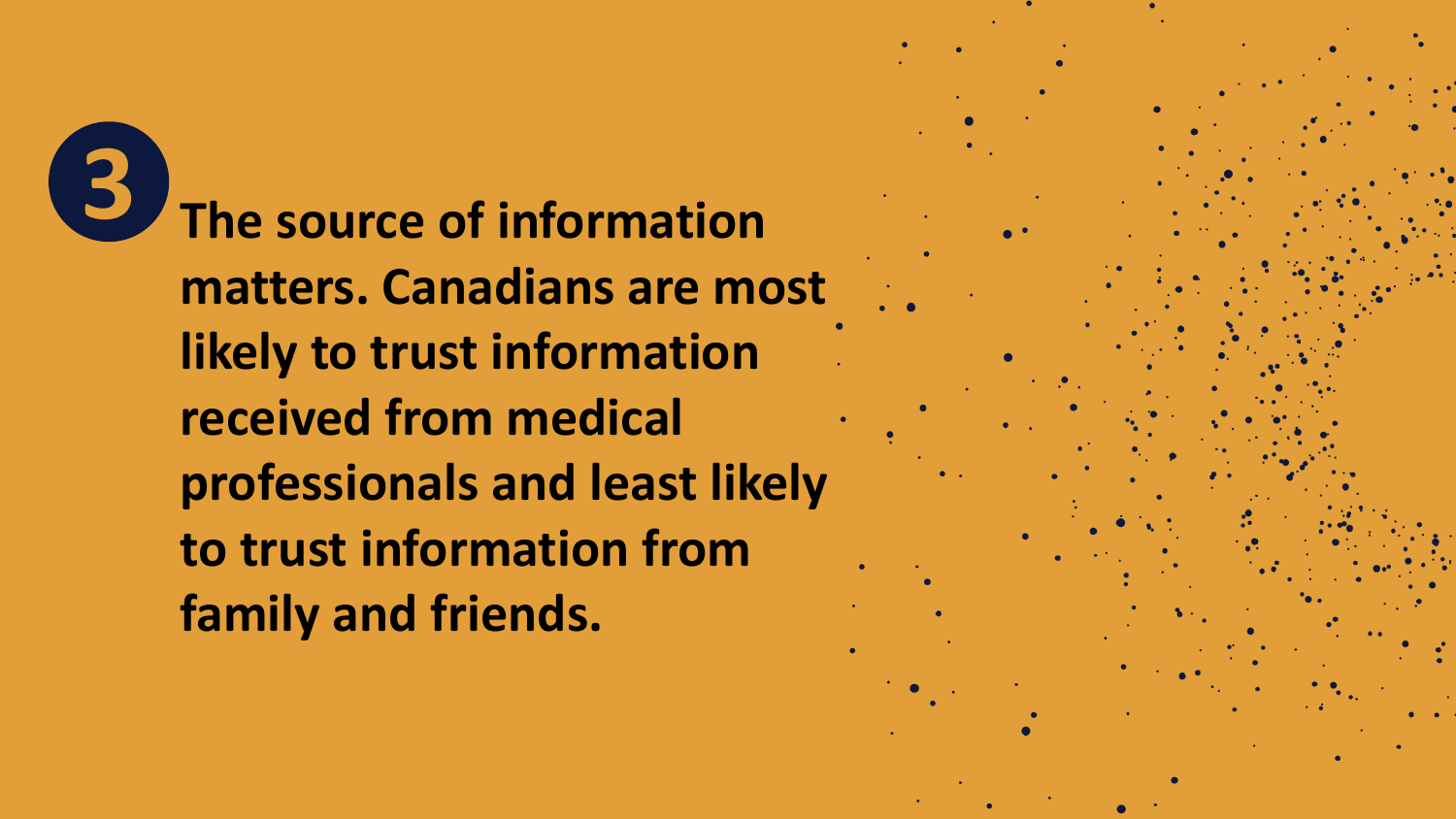### **Trust in Key Actors:** Respondents show greatest trust in information from medical professionals, least trust in information from family and friends

How much do you trust the information about COVID-19 you received from the following sources? [asked of all respondents; n=1,200]

**55% 43% 26% 15% 32% 38% 43% 49% 7% 11% 15% 27% 2% 4% 4% 5% 8% 4% 7% 5%** Doctors, nurses, and other medical professionals Government bureaucrats like the Chief Public Health Officer and specialists in disease control Politicians such as the Minister of Health, Patty Hajdu Friends, family and other people you have discussed COVID-19 with  $\blacksquare$  A great deal  $\blacksquare$  Somewhat  $\blacksquare$  Not very much  $\blacksquare$  Not at all  $\blacksquare$  Don't know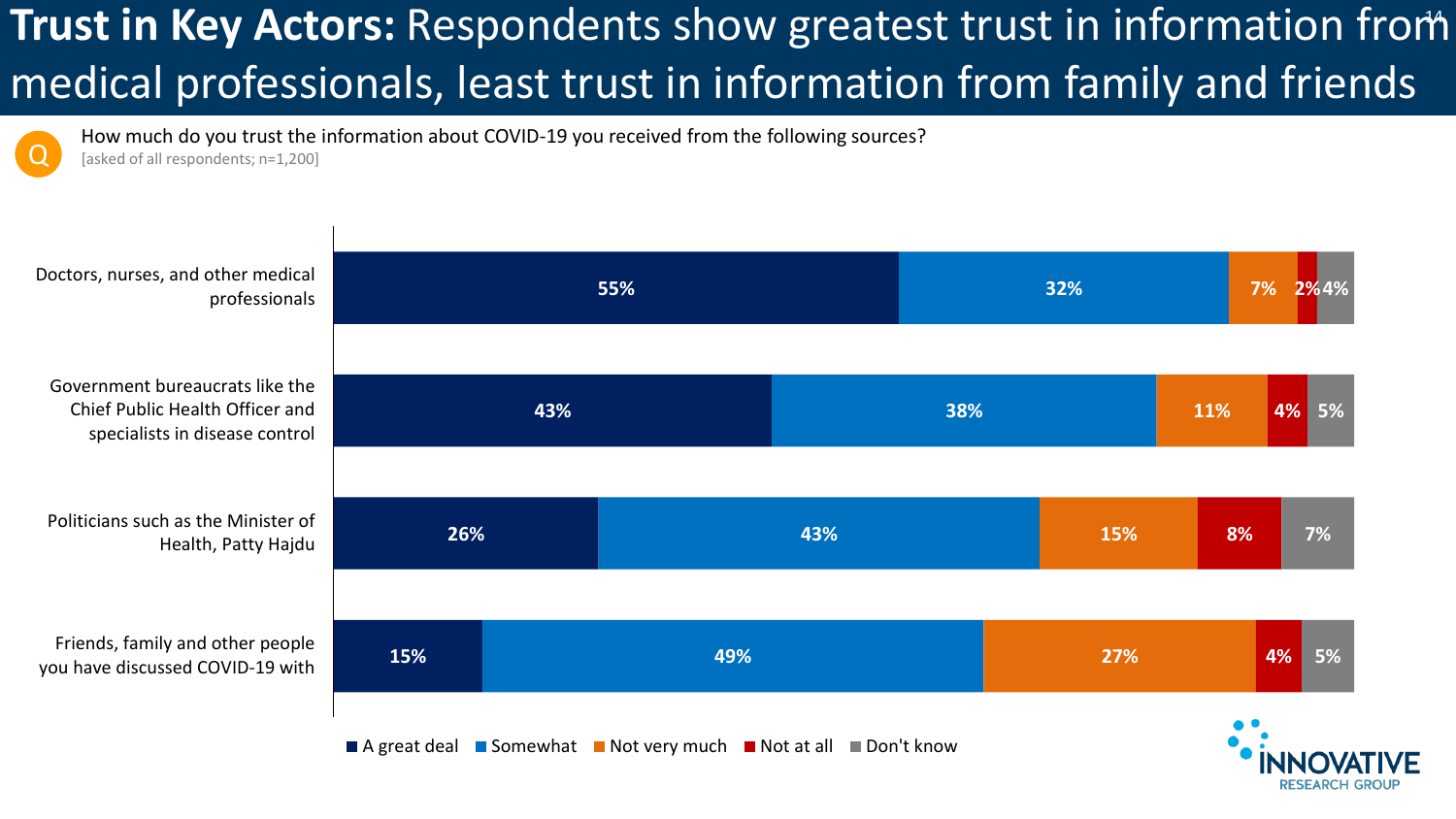# **Trust, Medical Professionals:** Nearly all respondents trust medical  $15$ professionals on COVID-19; least trust shown among young Canadians

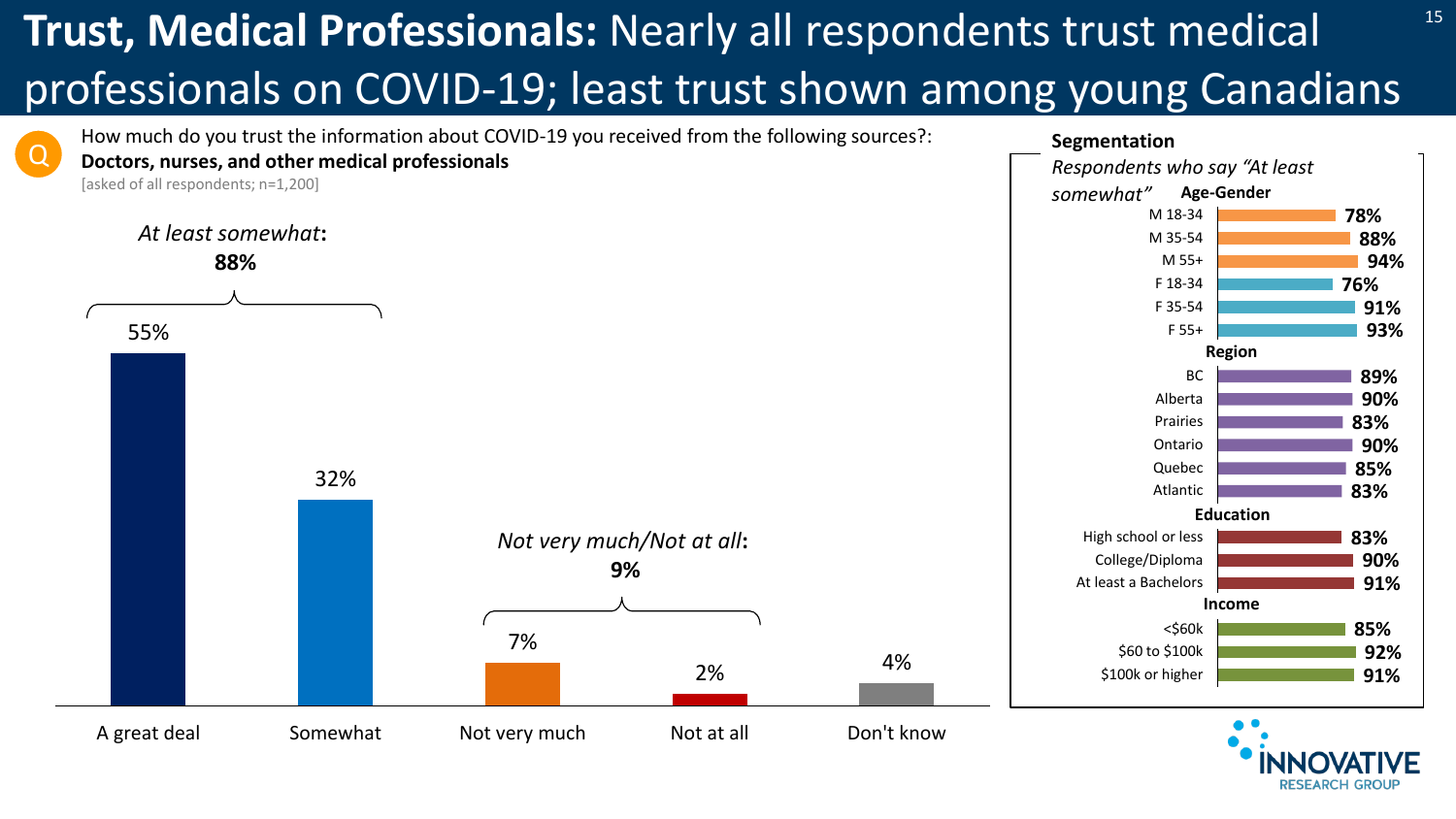### **Trust, Govt:** 8-in-10 (81%) trust government bureaucrats on COVID-19, <sup>16</sup> highest trust among older women (90%), highly educated (86%)

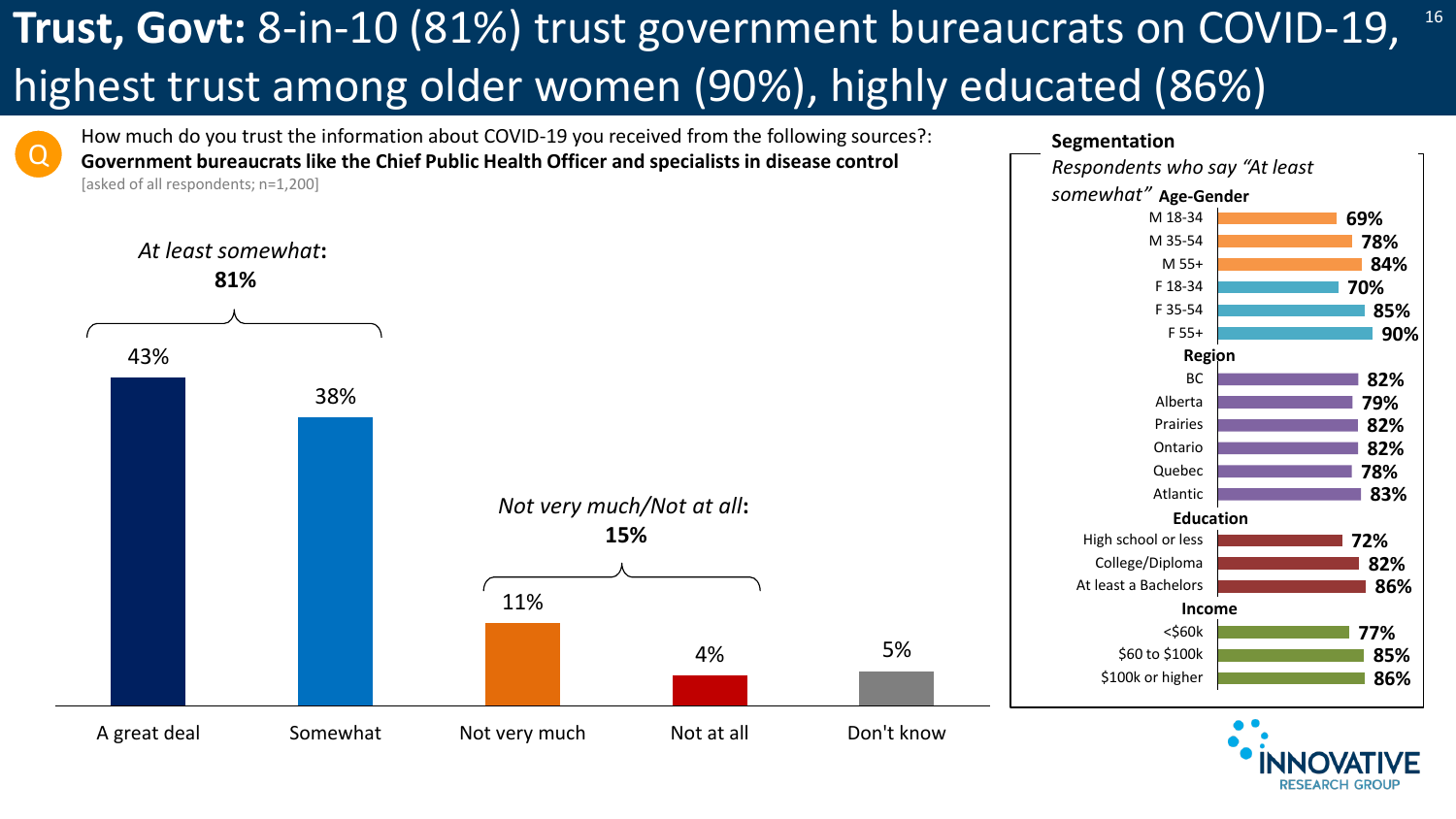## <sup>17</sup> **Trust, Politicians:** 7-in-10 (69%) trust politicians on COVID-19, older women (80%) most likely to trust information from politicians

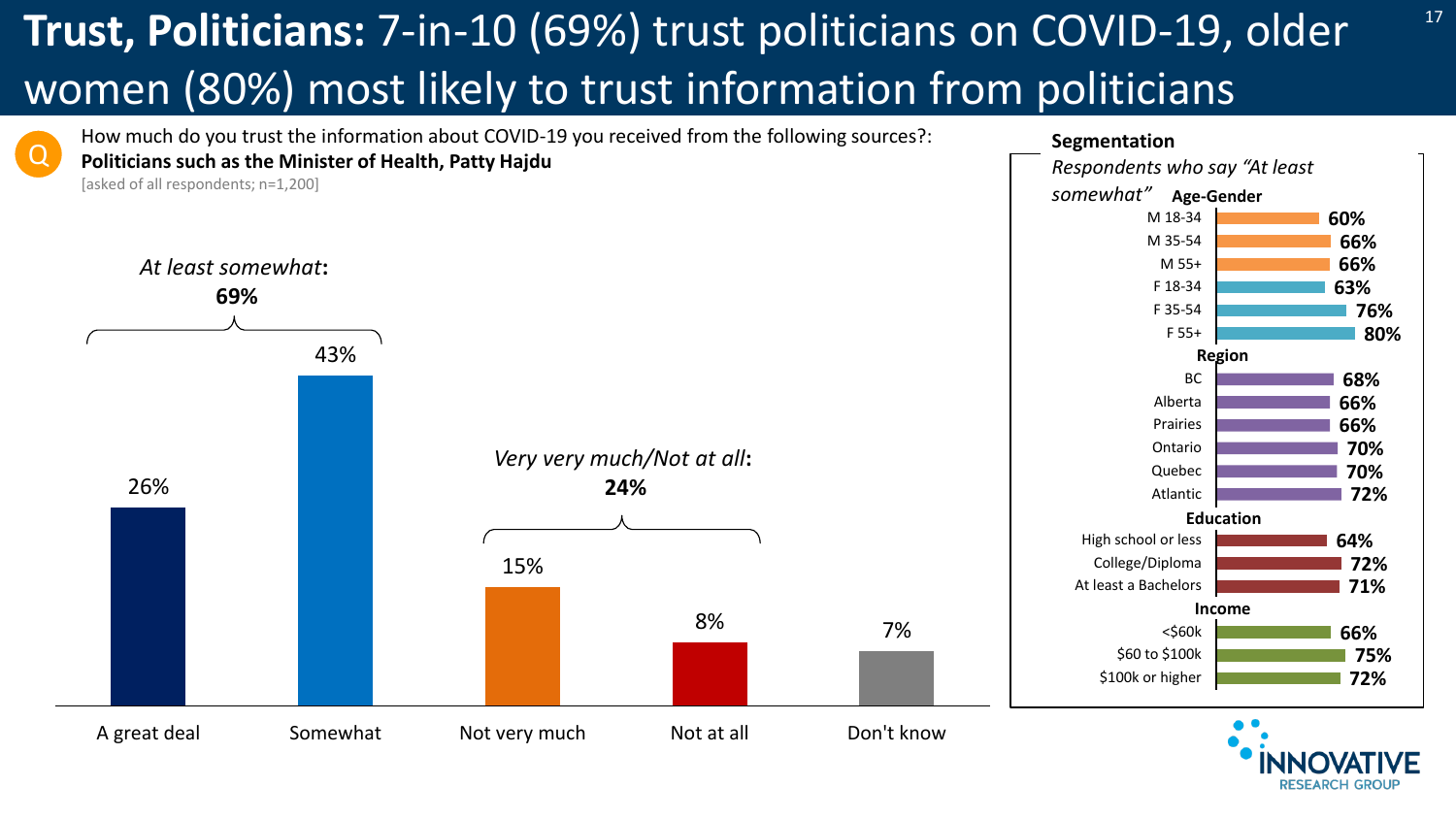### **Trust, Personal Ties:** 2-in-3 (64%) trust COVID-19 information from <sup>18</sup> friends and family, highest incidence among older women (69%)

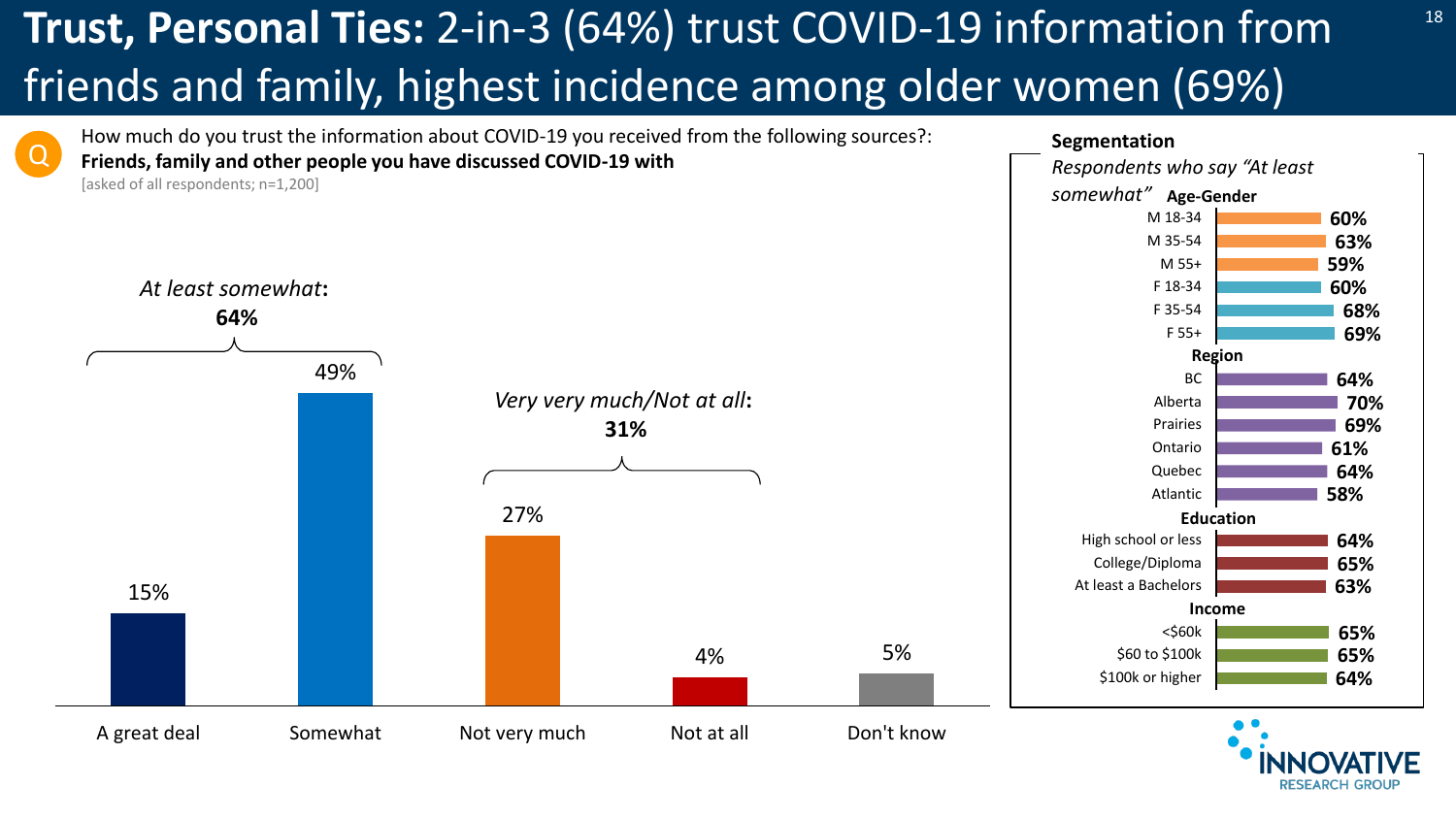# Appendix: Methodology and Questionnaire

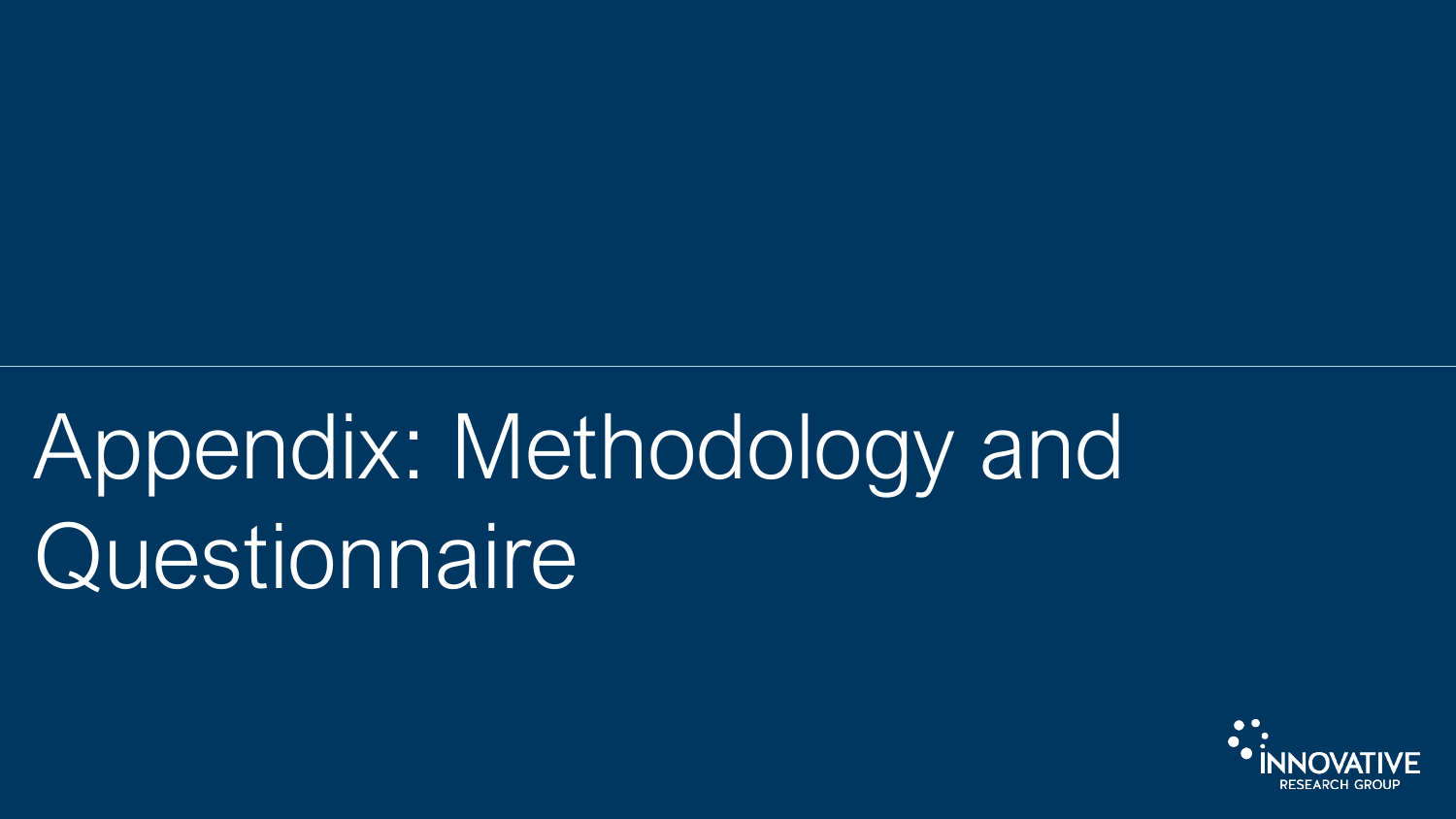### *Methodology and Sample Distribution*

**These are the results of an online survey conducted between March 16th and 18th , 2020.**

This online survey of 2,154 adult Canadians was conducted using INNOVATIVE's Canada 20/20 national research panel with additional respondents from Lucid, a leading provider of online sample. The survey includes oversamples in provinces with recent budgets. The results are weighted to n=1,200 to ensure the weighted sample proportionately represents the Canadian population on age, gender and region based on Census data from Statistics Canada.

Respondents from the Canada 20/20 Panel and the Lucid constituent panels are recruited from a wide variety of sources to reflect the age, gender, region, and language characteristics of the country as a whole. Each survey is administered to a series of randomly selected samples from the panel and weighted to ensure that the overall sample's composition reflects that of the actual Canadian population to provide results that are intended to approximate a probability sample.

INNOVATIVE provides each panellist with a unique URL via an email invitation so that only invited panel members are able to complete the survey, and panel members can only complete a particular survey once. Sub-regional quotas are set within regions to ensure there is a representative sample of respondents from across the entire region.

**Confidence:** This is a representative sample. However, since the online survey was not a random probability based sample, a margin of error cannot be calculated. Statements about margins of sampling error or population estimates do not apply to most online panels.

**Weighting:** Results for Canada are weighted by age, gender, and region to ensure that the overall sample's composition reflects that of the actual population according to Census data; in order to provide results that are intended to approximate a probability sample. Weighted and unweighted frequencies are reported in the table.

|                    | <b>Unweighted</b><br>(n) | <b>Unweighted</b><br>(%) | Weighted<br>(n) | Weighted<br>(%) |
|--------------------|--------------------------|--------------------------|-----------------|-----------------|
| <b>Males 18-34</b> | 265                      | 12.3%                    | 165             | 13.8%           |
| <b>Males 35-54</b> | 330                      | 15.3%                    | 201             | 16.7%           |
| Males 55+          | 466                      | 21.6%                    | 217             | 18.1%           |
| Females 18-34      | 308                      | 14.3%                    | 163             | 13.6%           |
| Females 35-54      | 368                      | 17.1%                    | 208             | 17.4%           |
| Females 55+        | 417                      | 19.4%                    | 245             | 20.4%           |
|                    |                          |                          |                 |                 |
| <b>BC</b>          | 401                      | 18.6%                    | 163             | 13.6%           |
| <b>Alberta</b>     | 329                      | 15.3%                    | 136             | 11.3%           |
| <b>Prairies</b>    | 76                       | 3.5%                     | 80              | 6.7%            |
| <b>Ontario</b>     | 803                      | 37.3%                    | 459             | 38.3%           |
| <b>Quebec</b>      | 374                      | 17.4%                    | 280             | 23.3%           |
| <b>Atlantic</b>    | 171                      | 7.9%                     | 82              | 6.8%            |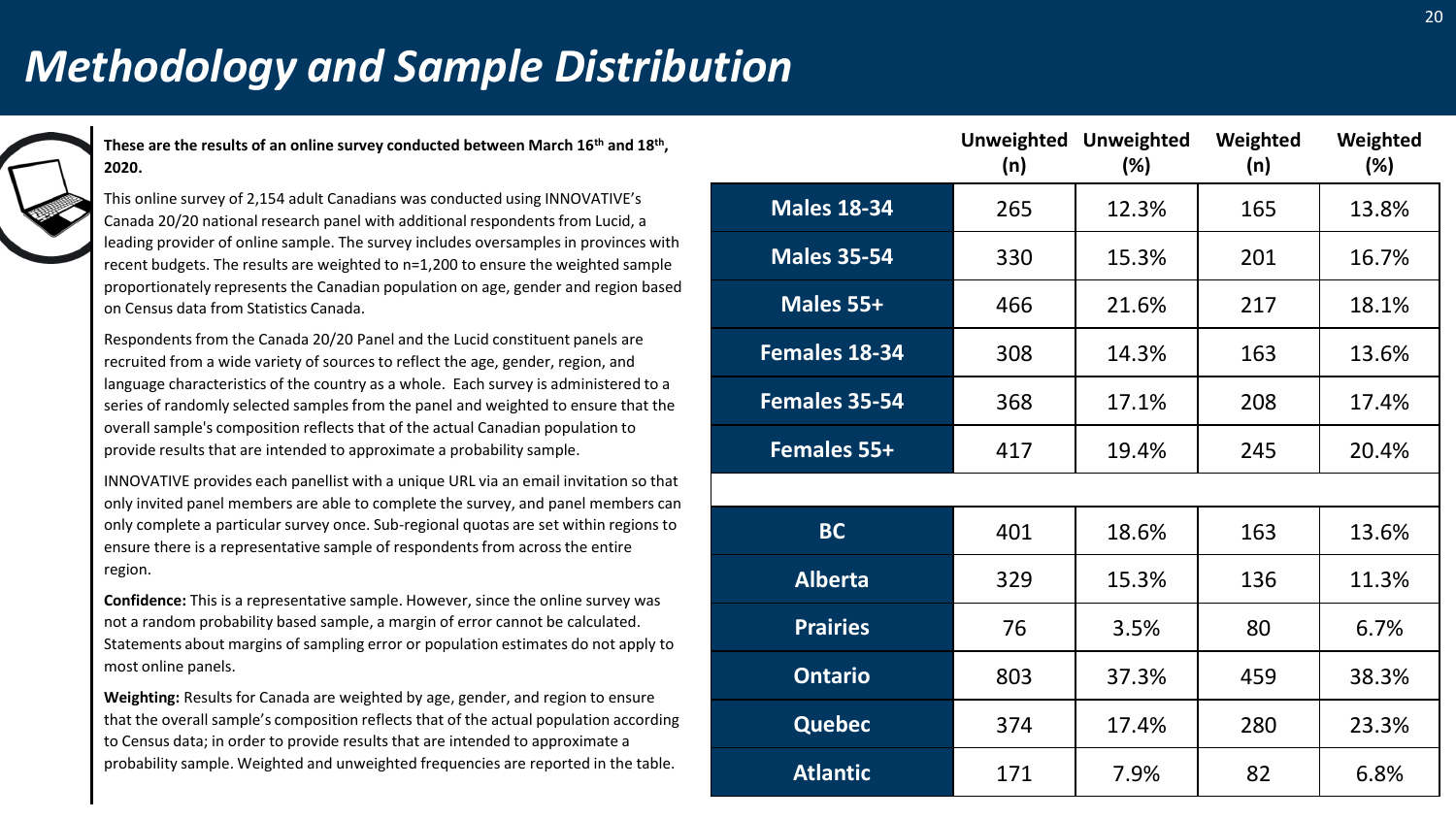### *COVID-19 Questionnaire (1 of 3)*

How closely have you been following news about COVID-19 which is also known as the novel coronavirus?

Very closely Somewhat closely Not very closely Not at all Don't know

How concerned are you personally that you yourself, a friend, or a relative will contract COVID-19?

Very concerned Somewhat concerned Not very concerned Not at all concerned Don't know How much have you changed your day-to-day behaviour in order to reduce the chance you will get COVID-19?

> Not at all Very little Quite a bit A great deal Don't know

Do you agree or disagree with the following statement? *There really isn't very much people can do to avoid getting COVID-19.*

Strongly agree Somewhat agree Neither agree nor disagree Somewhat disagree Strongly disagree Don't know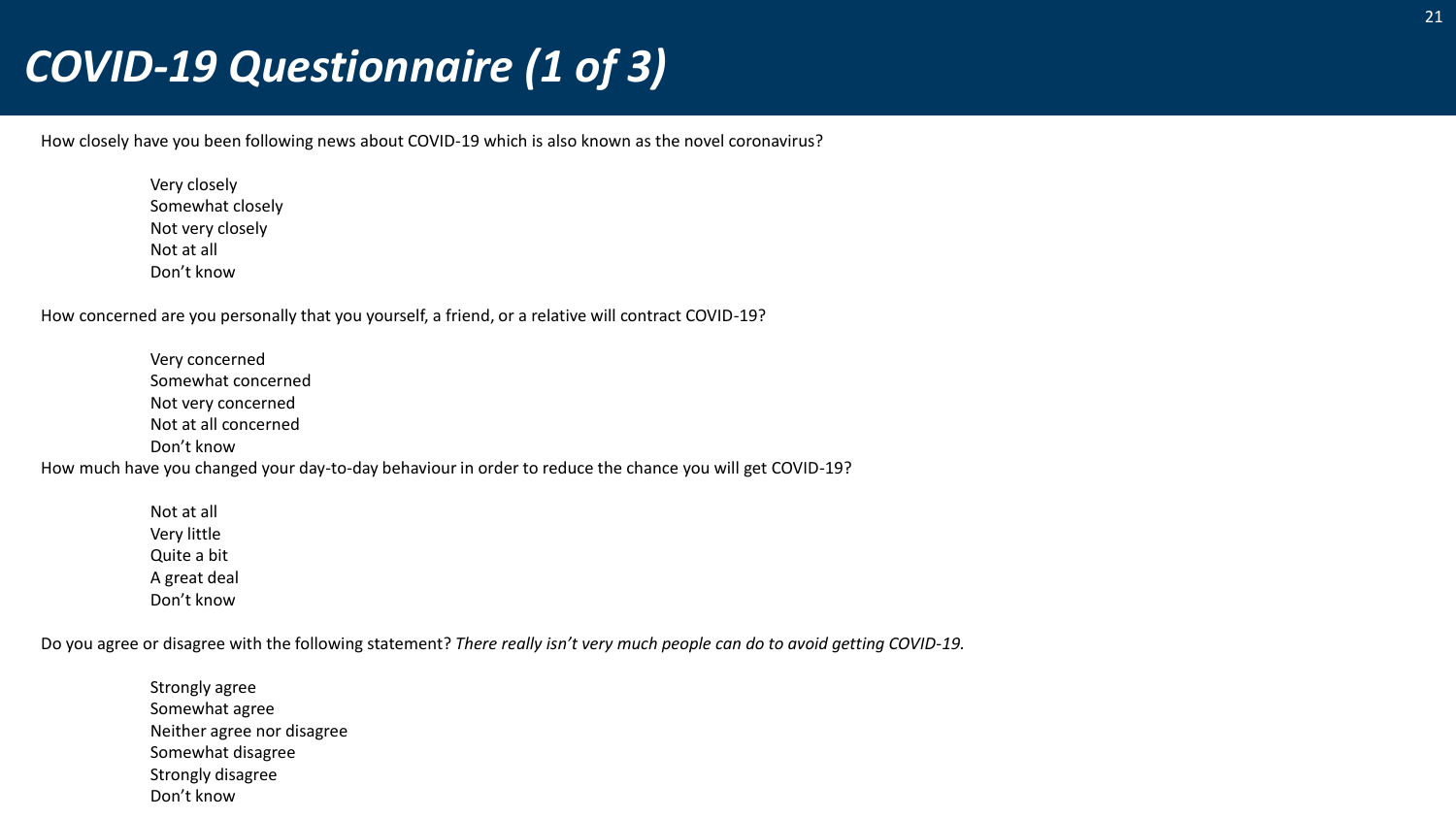### *COVID-19 Questionnaire (2 of 3)*

In the past few weeks, how often have you discussed COVID-19 with your family or friends?

Not at all Once or twice A few times Many times Don't know

Do you approve or disapprove of the way the [PROV] Government has handled the outbreak of COVID-19?

Strongly approve Somewhat approve Neither approve nor disapprove Somewhat disapprove Strongly disapprove Don't know

Now thinking about the federal government, do you approve or disapprove of the way the federal government has handled the outbreak of COVID-19?

Strongly approve Somewhat approve Neither approve nor disapprove Somewhat disapprove Strongly disapprove Don't know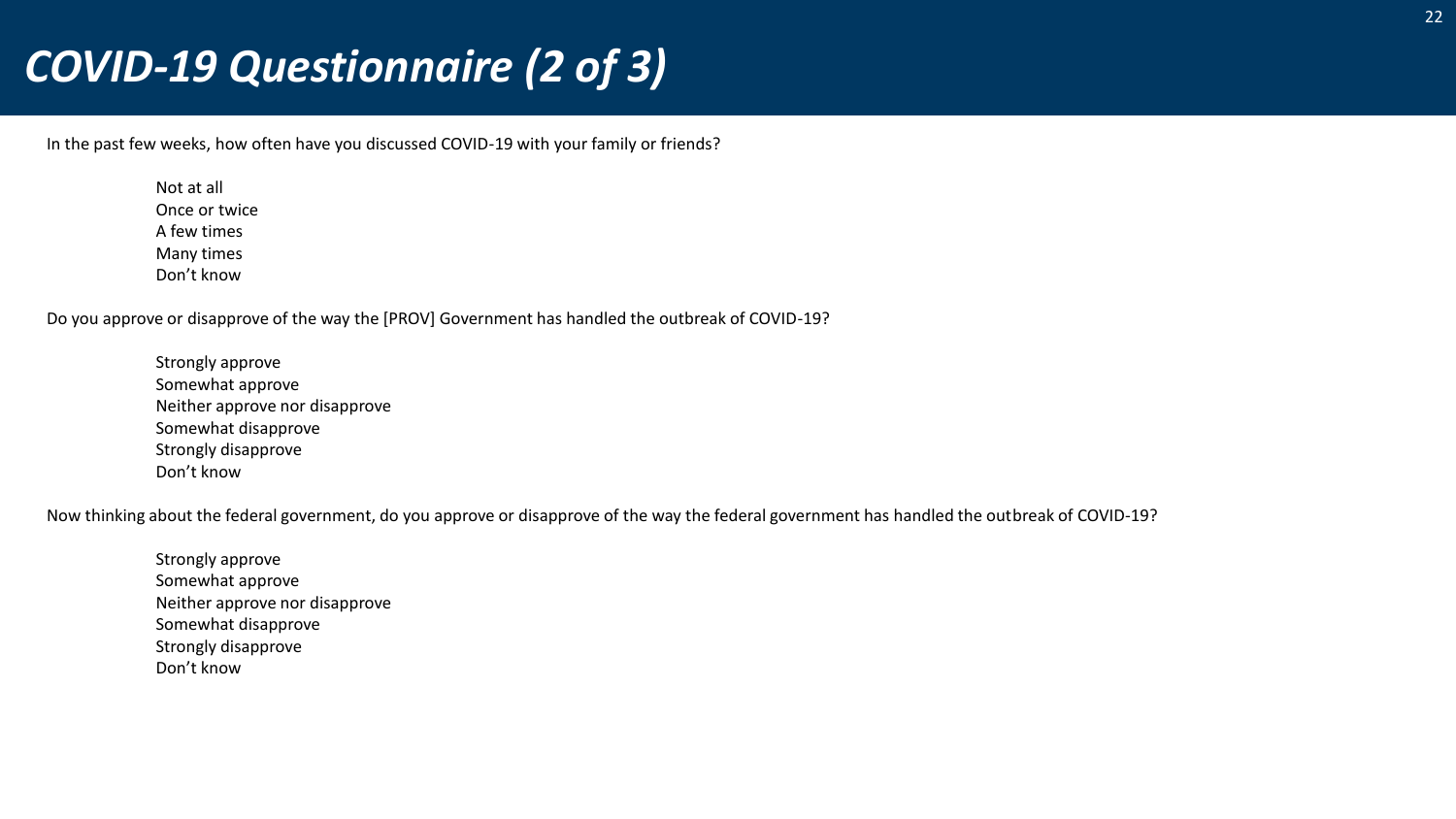### *COVID-19 Questionnaire (3 of 3)*

How much do you trust the information about COVID-19 you received from the following sources?

A great deal Somewhat Not very much Not at all Don't know

- Doctors, nurses, and other medical professionals
- Politicians such as the Minister of Health, Patty Hajdu
- Friends, family and other people you have discussed COVID-19 with
- Government bureaucrats like the Chief Public Health Officer and specialists in disease control